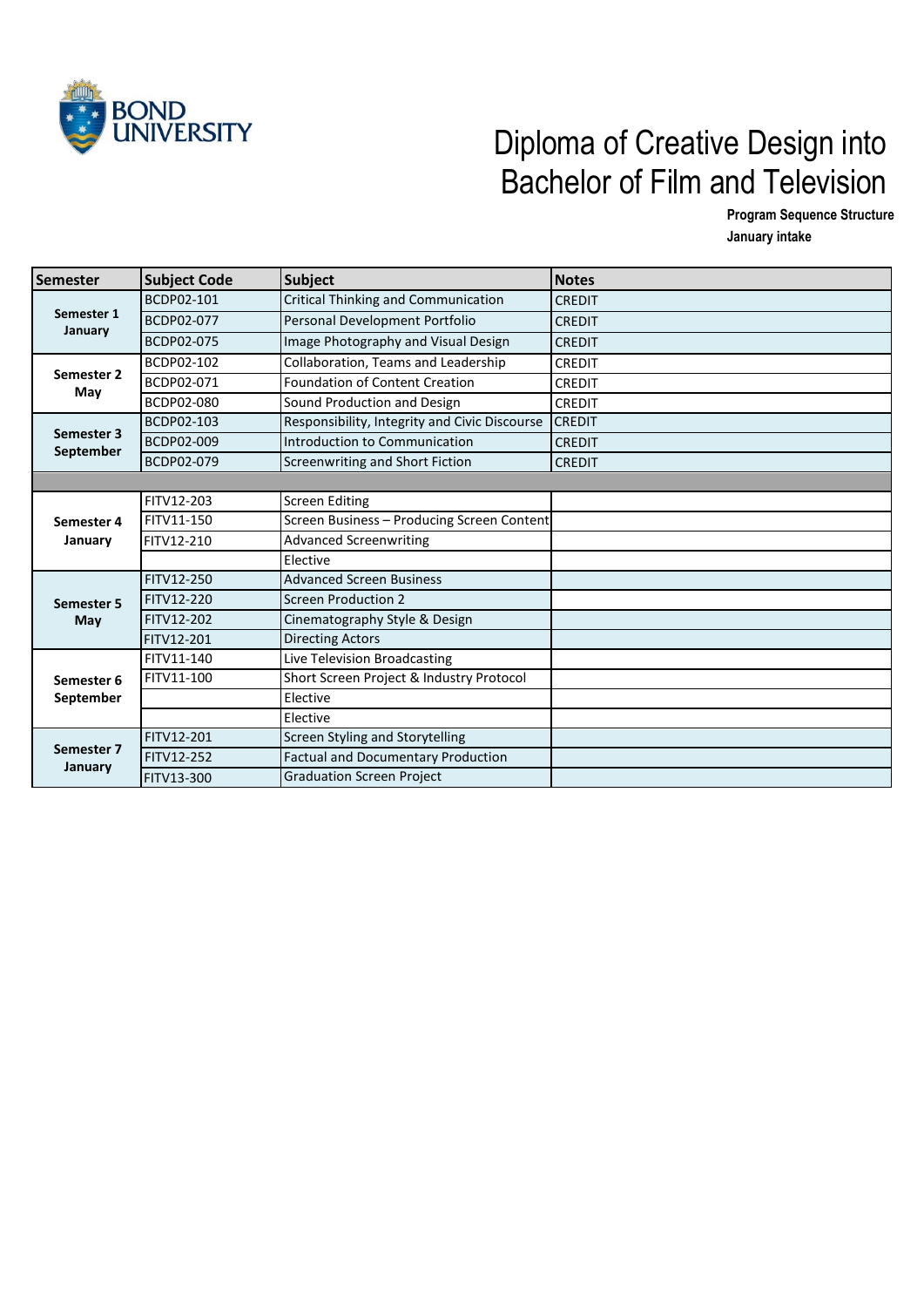

## BOND<br>UNIVERSITY Diploma of Creative Design into Bachelor of Film and Television

**Program Sequence Structure May intake** 

| Semester                | <b>Subject Code</b> | <b>Subject</b>                                | <b>Notes</b>  |
|-------------------------|---------------------|-----------------------------------------------|---------------|
| Semester 1<br>May       | BCDP02-101          | Critical Thinking and Communication           | <b>CREDIT</b> |
|                         | BCDP02-077          | Personal Development Portfolio                | <b>CREDIT</b> |
|                         | BCDP02-071          | <b>Foundation of Content Creation</b>         | <b>CREDIT</b> |
| Semester 2<br>September | BCDP02-102          | Collaboration, Teams and Leadership           | <b>CREDIT</b> |
|                         | BCDP02-075          | Image, Photography and Visual Design          | <b>CREDIT</b> |
|                         | BCDP02-079          | Screenwriting and Short Fiction               | <b>CREDIT</b> |
| Semester 3<br>January   | BCDP02-103          | Responsibility, Integrity and Civic Discourse | <b>CREDIT</b> |
|                         | BCDP02-009          | Introduction to Communication                 | <b>CREDIT</b> |
|                         | <b>BCDP02-078</b>   | <b>Screen Editing</b>                         | <b>CREDIT</b> |
|                         |                     |                                               |               |
|                         | FITV12-202          | Cinematography Style & Design                 |               |
| Semester 4              | FITV12-201          | <b>Directing Actors</b>                       |               |
| May                     | FITV11-110          | <b>Screenwriting Short Fiction</b>            |               |
|                         |                     | Elective                                      |               |
|                         | FITV11-140          | Live Television Broadcasting                  |               |
| Semester 5<br>September | FITV11-100          | Short Screen Project & Industry Protocol      |               |
|                         |                     | Elective                                      |               |
|                         | FITV11-150          | Screen Business - Producing Screen Content    |               |
| Semester 6              | FITV12-210          | <b>Advanced Screenwriting</b>                 |               |
| January                 | FITV12-201          | Screen Styling and Storytelling               |               |
|                         | <b>FITV12-252</b>   | <b>Factual and Documentary Production</b>     |               |
|                         | FITV12-250          | <b>Advanced Screen Business</b>               |               |
| Semester 7<br>May       | FITV12-220          | <b>Screen Production 2</b>                    |               |
|                         |                     | Elective                                      |               |
| Semester 8              | FITV13-300          | <b>Graduation Screen Project</b>              |               |
| September               |                     |                                               |               |